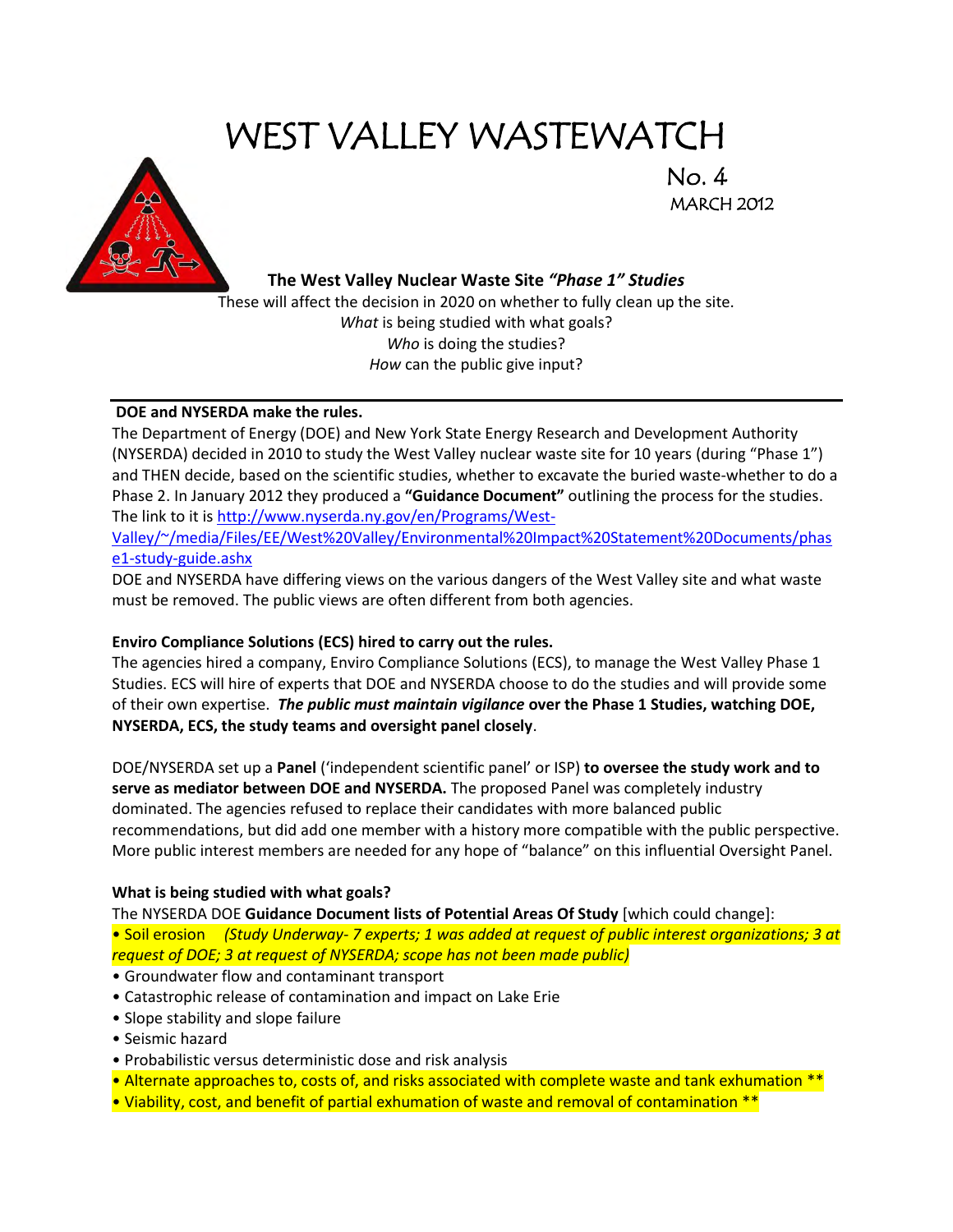- Exhumation uncertainties and benefit of pilot exhumation activities\*\*
- In-place closure containment technologies \*\*
- Engineered barrier performance \*\*
- Additional characterization needs
- Cost discounting and cost benefit analyses over long time periods.

### **Who is doing the studies?**

**DOE, NYSERDA and ECS will pick the experts for** the studies. Two teams will be hired to do 5 new studies \*\* (highlighted above) to begin soon. One will study the 3 excavation options and one will study leaving the waste in place, using engineering to prevent offsite migration. ECS could do this itself too.

### **What is being studied with what goals?**

Since the Study Teams design the studies with DOE, NYSERDA, ECS and the Panel's input, the Study Team Membership really matters! This is a frustrating set-up because those who do not share the same public protection goals are in the driver's seat, choosing experts THEY consider qualified. At best the public might get one or two (outnumbered) independent expert(s). Public access to the teams is limited.

 *How* **can public give input? Contact[:LMG@nyserda.org](mailto:LMG@nyserda.org) & [MOIRA.N.MALONEY@WV.DOE.GOV](mailto:MOIRA.N.MALONEY@WV.DOE.GOV)** *AND OUR ELECTED OFFICIALS STATE AND FEDERAL*

We in the public must scrutinize the experts chosen and find competent experts to be on the teams. The right questions must be asked and realistic, precautionary assumptions made. EX:

- **1) the future costs of damage and remediation work must not be "discounted" (a financial technique of reducing the future value of money thus reducing the apparent cost of future routine work and disasters).** Even though "cost discounting" is a potential future study area the assumption is pivotal in the 5 studies beginning now.
- **2) all the in-place burial and remediation costs must be extended out for 10 -20 times the half life of the longest lasting buried waste.** Thus since plutonium (hazardous a quarter to half million years) is present the teams cannot assume 100 years of care are all that are needed.

The 2008 independent *Real Costs of Cleaning Up Nuclear Waste: A Full Cost Accounting of Cleanup Options for the West Valley Nuclear Waste Site* needs to be included in the study team analysis. <http://www.nirs.org/radwaste/decommissioning/wvfcareport1108.pdf>

If we don't weigh in now on the whom the experts are—what their experience and biases are and on the scope, how can we hope the teams will look at the costs for as long as the waste is hazardous? We must know HOW LONG they will assume there will be institutional controls and active placement of barriers to ever-changing waste flows.

There are currently no publicly-revealed plans for replacement of the Permeable Treatment Wall which is already in place to filter the known migrating radioactive plume, but it is only expected to last 20 years. The futility and reality of the constant need for more and more barriers on the rapidly eroding plateaus must be incorporated into the studies.

West Valley WasteWatch March 2012 prepared by D. D'Arrigo NIRS [dianed@nirs.org;](mailto:dianed@nirs.org) [www.bit.ly./WestValleyNuclearInfo](http://www.bit.ly./WestValleyNuclearInfo) 

*Partially supported by a grant from the Community Involvement Fund of the New Mexico Community Foundation to Nuclear Information & Resource Servic[e www.nirs.org;](http://www.nirs.org/) [www.bit.ly./WestValleyNuclearInfo](http://www.bit.ly./WestValleyNuclearInfo) ~~Indigenous Women's Initiatives [www.iwinitiatives.org](http://www.iwinitiatives.org/) ~~Citizens' Environmental Coalition [www.cectoxic.org](http://www.cectoxic.org/)*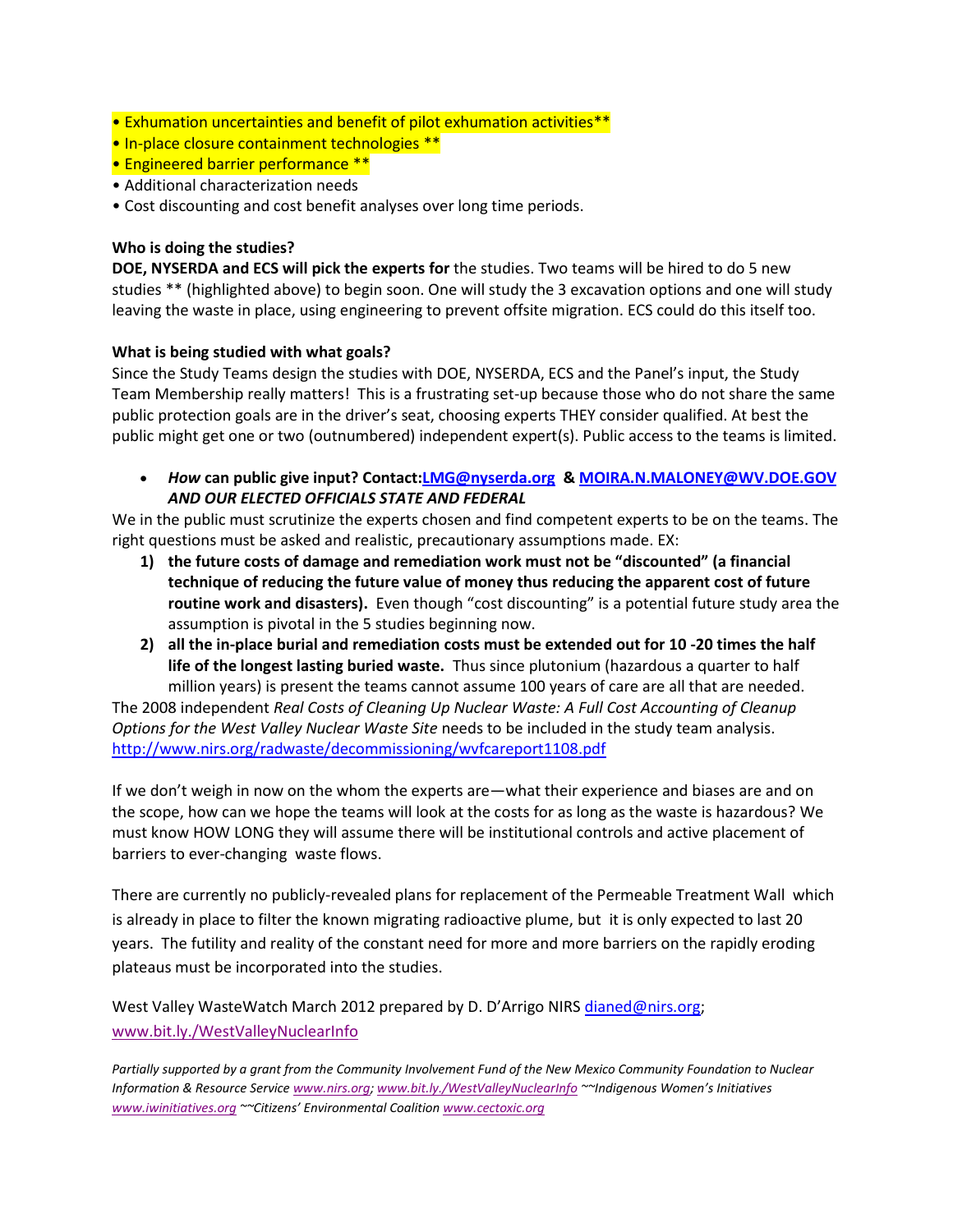## **Springville Journal, 05/24/2012**

### **West Valley CS students win science awards**

By:Submitted to Journal



*FUTURE SCIENTISTS — Pictured, from left: Jordan Seltzer, Frank Cardamone, Alex Fuller and Kristy Kowalski. Not pictured: Alyssa Cizdziel.*

This year the U. S. Department of Energy and the New York State Energy Research and Development Authority, West Valley Demonstration Project is sponsoring the "Outstanding Academic Achievement Award."

This award recognizes the highest academic averages achieved by one student in one each of the following science classes: earth science, living environment, chemistry, physics and advanced placement biology.

This year's certificate winners are Jordan Seltzer for earth science, Frank Cardamone for living environment (biology), Alex Fuller for chemistry, Alyssa Cizdziel for physics and Kristy Kowalski for advanced placement biology.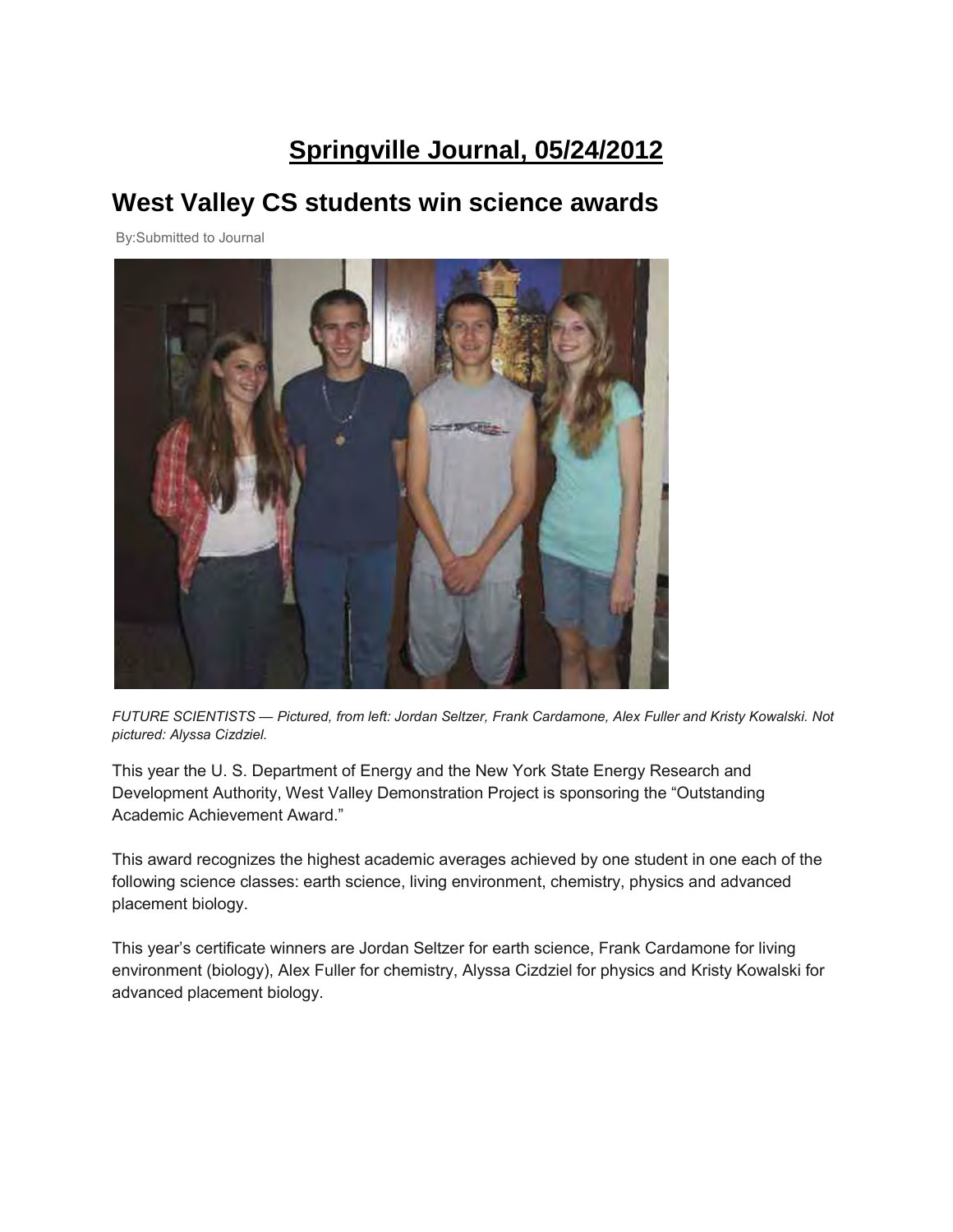### N E W S R E L E A S E

### **First Female Native American Earns PhD in Engineering at UB**

Great Law of the Haudenosaunee has guided Shannon Seneca's academic career



Shannon Seneca is the first female Native American to earn a doctoral degree from UB's School of Engineering and Applied Sciences.

Release Date: May 29, 2012

BUFFALO, N.Y. -- Seeing the Rocky Mountains usually tops the list of things to do when visiting Colorado.

Not for Shannon Seneca, who vacationed there after graduating high school 15 years ago. Upon landing in Denver, she headed straight for the Rocky Flats Plant, a former nuclear weapons production facility.

"It wasn't even open to the public," she recalled. "I actually talked the people working there into giving me a tour."

The visit solidified Seneca's interest in nuclear waste and helped lead her to the University at Buffalo, where on May 12 she became what's believed to be the first female Native American to earn a doctoral degree from UB's School of Engineering and Applied Sciences.

Seneca credits her background -- she is a Mohawk and part of Six Nations community based near Brantford, Ont. -- as the guiding force behind her studies. As a child, she was told the Great Law of the Haudenosaunee (Iroquois Confederacy), which essentially says that people should consider how their decisions will affect future generations.

She received a bachelor's of science degree in physics at Buffalo State College in 2001 and a master's of science degree in 2006 in environmental engineering at UB. She then began working with Alan Rabideau, PhD, professor of civil, structural and environmental engineering at UB.

Rabideau has been studying groundwater contamination at the West Valley nuclear fuel reprocessing center for years. In 2007, he received funding from the National Science Foundation to create a program called Ecosystem Restoration through Interdisciplinary Exchange (ERIE), which helps train new environmental scientists in nontraditional ways to repair impaired environments.

Seneca joined the program, which included a groundbreaking effort to remove radioactive waste from West Valley, located 30 miles south of Buffalo. She helped Rabideau develop a permeable wall that, when placed underground, filters and removes strontium-90 from the soil. Strontium-90 is found in spent nuclear fuel rods.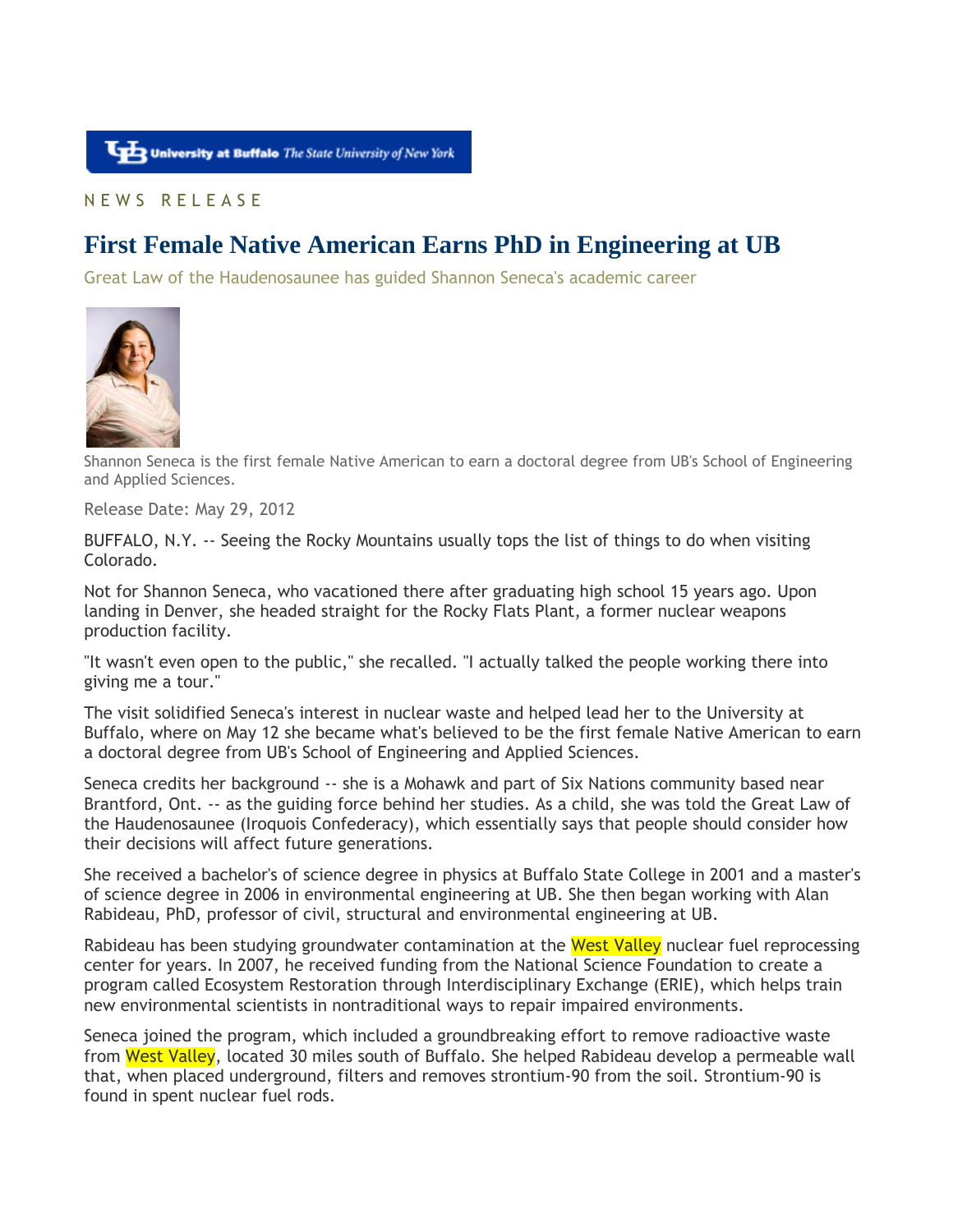### **University of Buffalo Press Release, 05-29-2012**

### *(continued)*

"Shannon's contributions, from extensive lab testing to helping develop complex mathematical models, as well as her collegiality and commitment to interdisciplinary work, have been invaluable to the ERIE program and the Western New York community," Rabideau said.

In addition to her studies, Seneca has been involved in numerous Native American-related student activities. She helped found a local chapter of the American Indian Science and Engineering Society and has worked in the Buffalo Public Schools Native American Magnet School under a National Science Foundation grant led by Joseph A. Gardella Jr., John & Francis Larkin Professor of Chemistry at UB.

Seneca also helped mentor other Native American engineering students at UB, two of whom earned their master's degrees the same day she received her doctorate.

"It's been amazing," she said of her time at UB.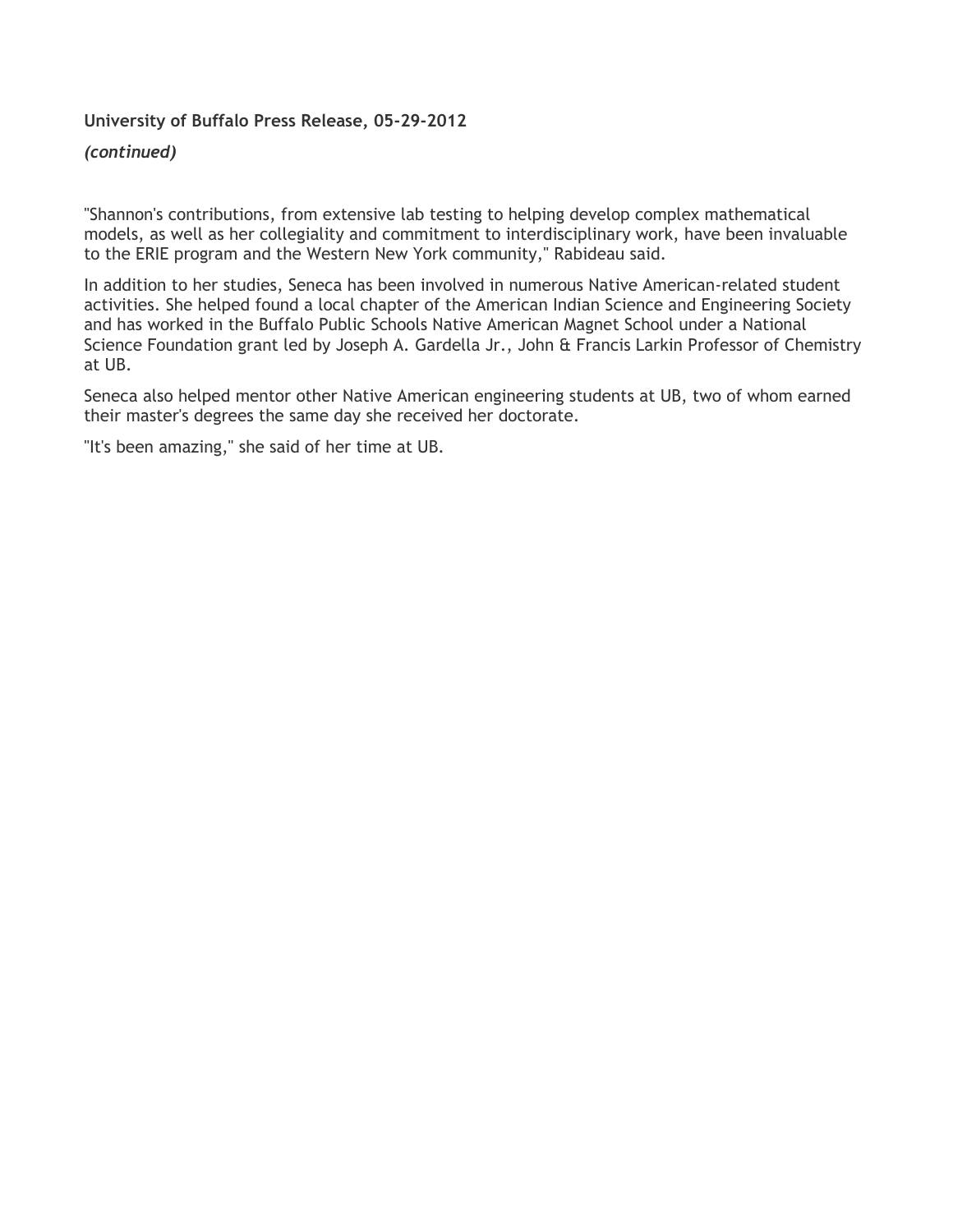# The Buffalo News

Thursday, June 7, 2012

## **LOCAL NEWS BRIEFS**

#### **CONGRESS**

### **House acts to boost** funding at West Valley

WASHINGTON - The House on Wednesday passed an amendment that's likely to boost federal funding for the West Valley Demonstration Project beyond what the Obama administration had proposed for fiscal 2013.

The amendment, which passed by  $a$ vote of 223-195, transfers \$36 million in funds from administrative accounts at the Department of Energy to the nondefense environmental cleanup fund. which provides West Valley with its federal funding.

The Obama administration had called for cutting funding for the project to \$48 million, from \$66 million in the current year. But the amendment sponsored by Rep. Tom Reed, R-Corning, and Rep. Brian Higgins, D-Buffalo - would all but ensure that more money ultimately will go to West Valley.

Reed and Higgins said the additional funding is needed for the cleanup of the nuclear waste site to continue in a timely fashion.

"The remediation work at West Valley and other nuclear sites cannot slow down," Reed said. "Any delay increases the danger and cost."

Meanwhile, Higgins said: "This is a common sense, bipartisan amendment that protects our environment and our Great Lakes and prevents the cost of cleanup from multiplying."

 $-$  News Washington Bureau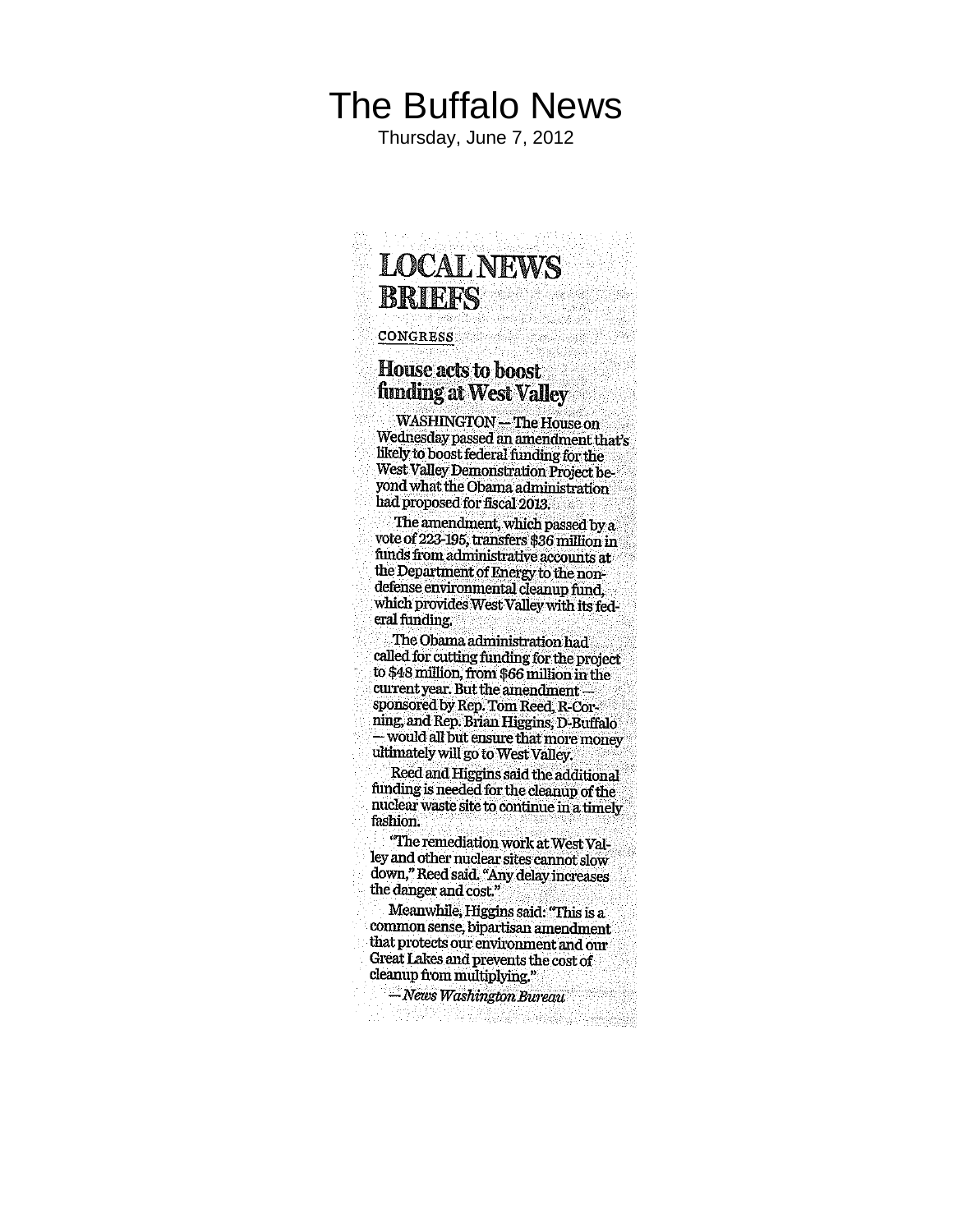# **Buffalo News, Saturday, June 9, 2012**

## **Appeals court rejects waste storage at nuke plants**

Updated: June 8, 2012, 6:28 PM

WASHINGTON (AP) - A federal appeals court on Friday threw out a rule that allows nuclear power plants to store radioactive waste at reactor sites for up to 60 years after a plant shuts down.

In a unanimous ruling, a three-judge panel of the U.S. Court of Appeals for the District of Columbia said the Nuclear Regulatory Commission did not fully evaluate the risks associated with long-term storage of nuclear waste. The court said on-site storage has been "optimistically labeled" as temporary, but has stretched on for decades.

The decision puts the Obama administration in a bind, since the White House directed the Energy Department to rescind its application to build a final resting place for the nation's nuclear waste at Nevada's Yucca Mountain and cut off funding two years ago. An alternative site has not yet been identified.

The ruling also adds a new wrinkle to an ongoing dispute that has confounded federal officials for more than 30 years: What to do with the radioactive waste produced by nuclear power plants?

Congress designated Yucca Mountain for a nuclear waste dump, but the plan has been opposed by Nevada elected officials, most notably Senate Majority Leader Harry Reid, D-Nev.

In the meantime, the waste - actually spent nuclear fuel - is stored on site at the nation's 104 nuclear reactors in pools or in dry casks.

The appeals court said the NRC should complete a detailed environmental review of on-site storage or explain why one is not needed.

The search for a solution to the country's nuclear waste problem took on a new urgency after the March 2011 disaster at the Fukushima Dai-ichi nuclear station in Japan. Three-quarters of the 72,000 tons of spent nuclear fuel scattered across 35 U.S. states is packed into spent fuel pools similar to the ones thought to have overheated and released radioactive material into the air and water around the stricken Japanese reactors.

A presidential commission recommended in January that the U.S. immediately start looking for an alternative to the failed Yucca Mountain site, which cost an estimated \$15 billion but was never completed. The panel recommended a "consent-based" approach to siting future nuclear waste facilities, noting that attempts to force such facilities on unwilling states, tribes and communities have failed spectacularly.